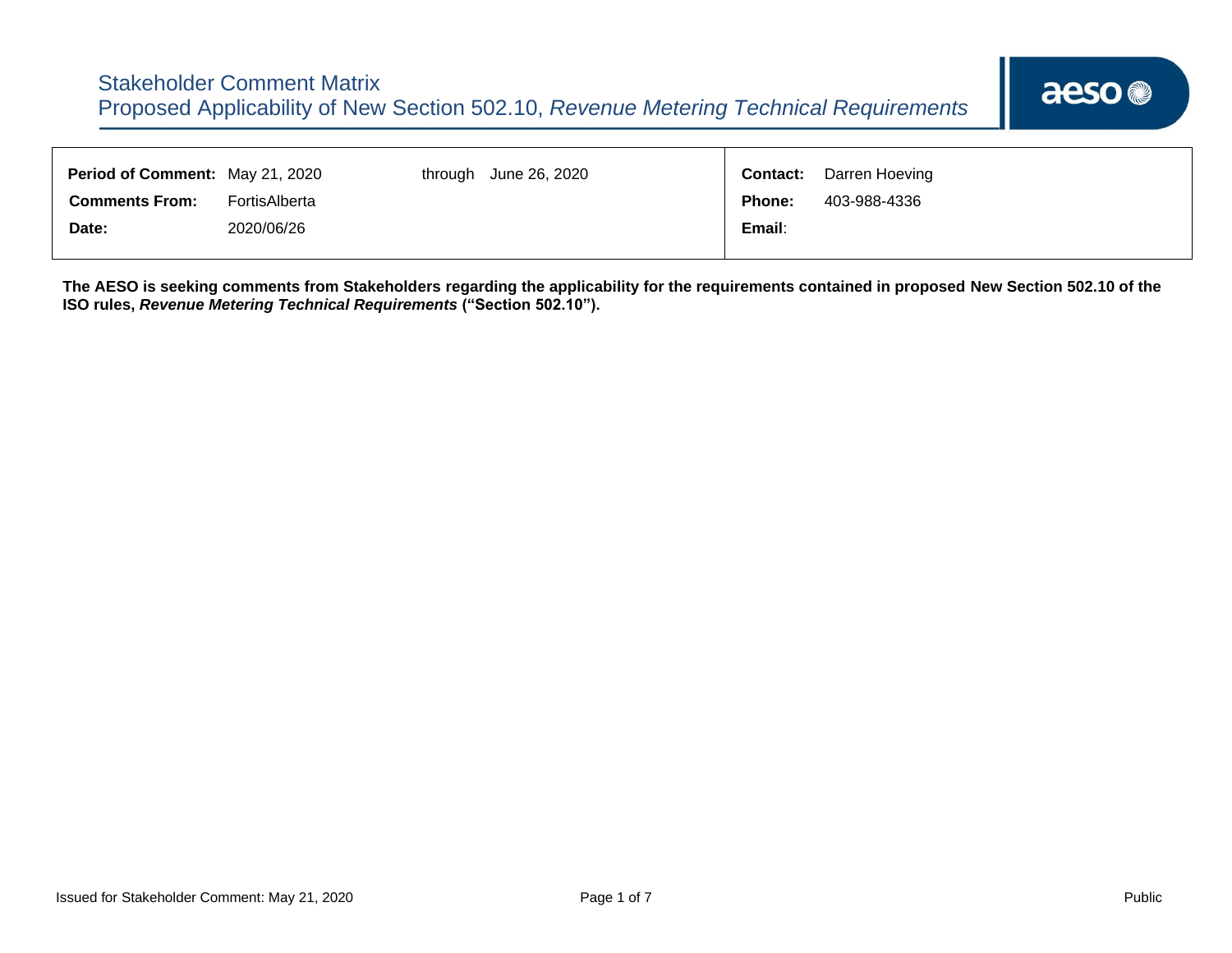| <b>Question</b>                                                                                                                                                                                                                                                               | <b>Stakeholder Comments</b>                                                                                                                                                                                                                                                                  |  |
|-------------------------------------------------------------------------------------------------------------------------------------------------------------------------------------------------------------------------------------------------------------------------------|----------------------------------------------------------------------------------------------------------------------------------------------------------------------------------------------------------------------------------------------------------------------------------------------|--|
| Please indicate, from the perspective of your business:                                                                                                                                                                                                                       |                                                                                                                                                                                                                                                                                              |  |
| the party responsible for performing the work detailed in each<br>(i)<br>requirement below; and                                                                                                                                                                               |                                                                                                                                                                                                                                                                                              |  |
| (ii) the party that should be ultimately responsible for meeting the<br>requirements below.                                                                                                                                                                                   |                                                                                                                                                                                                                                                                                              |  |
| Further, in subsection 4(3) below, please note the AESO's additional<br>request to provide information regarding the party to which the AESO<br>should issue the measurement point definition record.                                                                         |                                                                                                                                                                                                                                                                                              |  |
| <b>Measurement Point Definition Record</b>                                                                                                                                                                                                                                    |                                                                                                                                                                                                                                                                                              |  |
| 4(1) The legal owner of a revenue meter must, where such legal<br>owner requires a new measurement point definition record or an<br>amendment to an existing measurement point definition record,<br>apply to the ISO no later than 30 days prior to the first day of the     | Responsibility and performance are with the legal owner as defined in the AESO's<br>Consolidated Authoritative Document Glossary.<br>Given the stage of the engagement, FortisAlberta notes that its comments may be<br>subject to change as the proposed rule becomes more fully developed. |  |
| month in which the legal owner of the revenue meter proposes to<br>energize the new or altered revenue metering system for the first<br>time.                                                                                                                                 |                                                                                                                                                                                                                                                                                              |  |
| (2) The legal owner of a revenue meter must submit to the ISO<br>the information prescribed by the ISO when applying for a new or                                                                                                                                             | Responsibility and performance are with the legal owner as defined in the AESO's<br>Consolidated Authoritative Document Glossary.                                                                                                                                                            |  |
| amended measurement point definition record in accordance<br>within subsection 4(1).                                                                                                                                                                                          | Given the stage of the engagement, FortisAlberta notes that its comments may be<br>subject to change as the proposed rule becomes more fully developed.                                                                                                                                      |  |
| Please provide information regarding the party to which the AESO should<br>issue the measurement point definition record.                                                                                                                                                     | The AESO should issue the measurement point definition record to the designated<br>MDM accountable for providing the data to the AESO.                                                                                                                                                       |  |
| (3) The ISO must issue a measurement point definition record<br>for a measurement point to the legal owner of the revenue<br>meter, or to a person designated by the legal owner of the<br>revenue meter, if the information submitted in accordance with<br>subsection 4(2): |                                                                                                                                                                                                                                                                                              |  |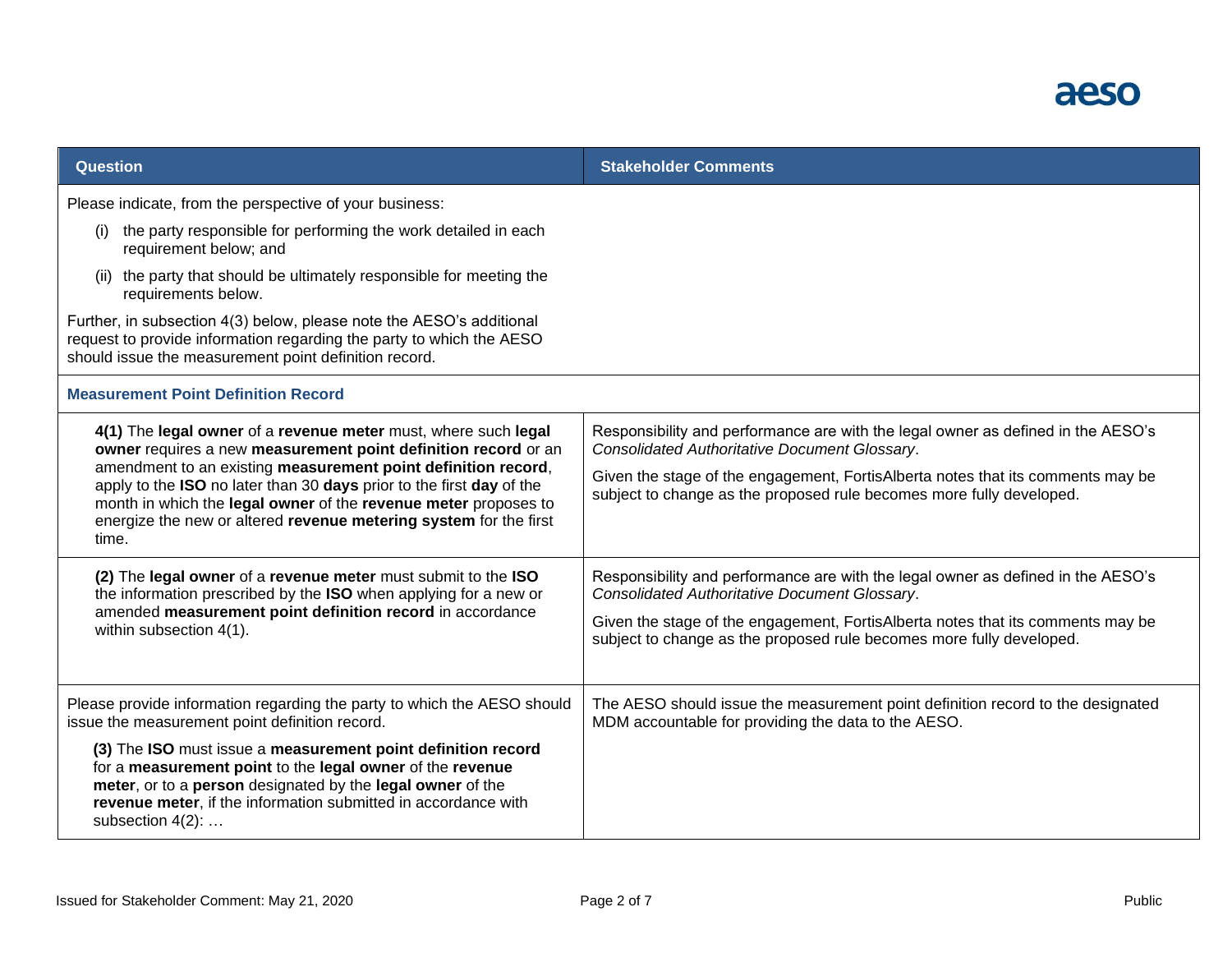| (4) The legal owner of a revenue meter must install and operate a<br>revenue meter in accordance with measurement point definition<br>record issued by the ISO in accordance with subsection 4(3)                                                                                                                                                                                                                                     | Responsibility and performance are with the legal owner as defined in the AESO's<br>Consolidated Authoritative Document Glossary.<br>Given the stage of the engagement, FortisAlberta notes that its comments may be<br>subject to change as the proposed rule becomes more fully developed. |
|---------------------------------------------------------------------------------------------------------------------------------------------------------------------------------------------------------------------------------------------------------------------------------------------------------------------------------------------------------------------------------------------------------------------------------------|----------------------------------------------------------------------------------------------------------------------------------------------------------------------------------------------------------------------------------------------------------------------------------------------|
| <b>Revenue Meter</b>                                                                                                                                                                                                                                                                                                                                                                                                                  |                                                                                                                                                                                                                                                                                              |
| 5(1) The legal owner of a revenue meter must ensure that the<br>revenue meter is approved, verified, sealed, re-verified and sealed,<br>as applicable, in accordance with the Electricity and Gas<br>Inspections Act, RSC 1985 c E-4, as amended.                                                                                                                                                                                     | Responsibility and performance are with the legal owner as defined in the AESO's<br>Consolidated Authoritative Document Glossary.<br>Given the stage of the engagement, FortisAlberta notes that its comments may be<br>subject to change as the proposed rule becomes more fully developed. |
| (2) The legal owner of a revenue meter must ensure that the<br>revenue meter has an accuracy class rating that is less than or<br>equal to 0.2% for Watthour measurement if:<br>(a) the capacity of the metering point of the revenue meter is<br>greater than or equal to 1.0 MVA; and<br>(b) the revenue meter is not the subject of a dispensation<br>under the Electricity and Gas Inspection Act, RSC 1985 c E-4,<br>as amended. | Responsibility and performance are with the legal owner as defined in the AESO's<br>Consolidated Authoritative Document Glossary.<br>Given the stage of the engagement, FortisAlberta notes that its comments may be<br>subject to change as the proposed rule becomes more fully developed. |
| (3) The legal owner of a revenue meter must ensure that the<br>revenue meter has an accuracy class rating that is less than or<br>equal to 0.5% for Varhour measurement if:<br>(a) the capacity of the metering point of the revenue meter is<br>greater than or equal to 1.0 MVA; and<br>(b) the revenue meter is not the subject of a dispensation<br>under the Electricity and Gas Inspection Act, RSC 1985 c E-4,<br>as amended.  | Responsibility and performance are with the legal owner as defined in the AESO's<br>Consolidated Authoritative Document Glossary.<br>Given the stage of the engagement, FortisAlberta notes that its comments may be<br>subject to change as the proposed rule becomes more fully developed. |
| <b>Measurement Transformer</b>                                                                                                                                                                                                                                                                                                                                                                                                        |                                                                                                                                                                                                                                                                                              |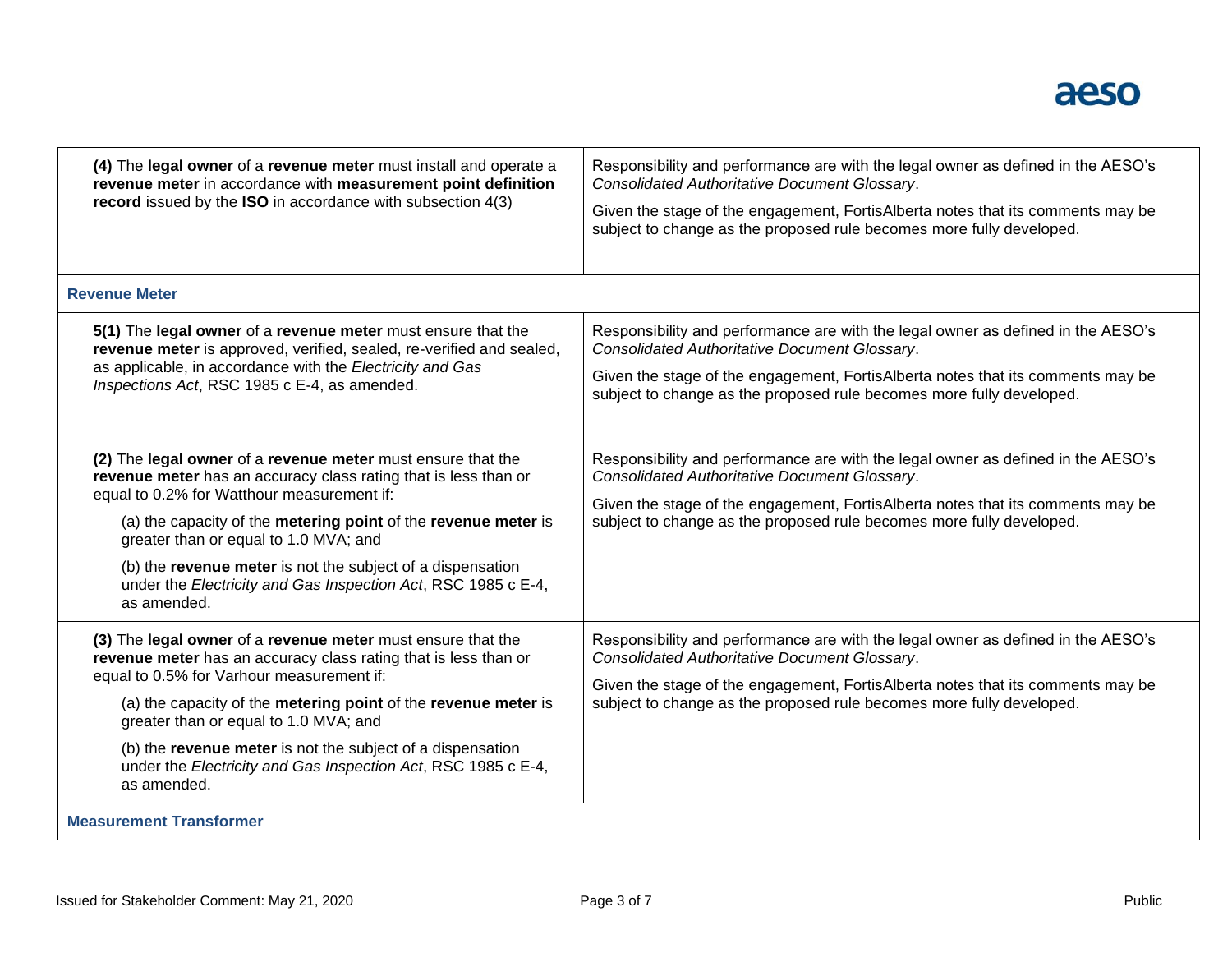| 6(1) The legal owner of a revenue meter must ensure that the<br>measurement transformer has an accuracy class rating less than<br>or equal to 0.3% if:<br>(a) the capacity of the metering point of the revenue meter is<br>greater than or equal to 1.0 MVA; and<br>(b) the revenue meter is not the subject of a dispensation<br>under the Electricity and Gas Inspection Act, RSC 1985 c E-4,<br>as amended. | Responsibility and performance are with the legal owner as defined in the AESO's<br>Consolidated Authoritative Document Glossary.<br>Given the stage of the engagement, FortisAlberta notes that its comments may be<br>subject to change as the proposed rule becomes more fully developed. |  |
|-----------------------------------------------------------------------------------------------------------------------------------------------------------------------------------------------------------------------------------------------------------------------------------------------------------------------------------------------------------------------------------------------------------------|----------------------------------------------------------------------------------------------------------------------------------------------------------------------------------------------------------------------------------------------------------------------------------------------|--|
| (2) The legal owner of a revenue meter must, unless the ISO<br>approves otherwise, ensure that the measurement transformer:                                                                                                                                                                                                                                                                                     | Responsibility and performance are with the legal owner as defined in the AESO's<br>Consolidated Authoritative Document Glossary.                                                                                                                                                            |  |
| (a) is located and connected without compensation methods;                                                                                                                                                                                                                                                                                                                                                      | Given the stage of the engagement, FortisAlberta notes that its comments may be<br>subject to change as the proposed rule becomes more fully developed.                                                                                                                                      |  |
| (b) produces a real metering point; and                                                                                                                                                                                                                                                                                                                                                                         |                                                                                                                                                                                                                                                                                              |  |
| (c) has a dedicated current transformer core for measurement.                                                                                                                                                                                                                                                                                                                                                   |                                                                                                                                                                                                                                                                                              |  |
| <b>Metering Data Services</b>                                                                                                                                                                                                                                                                                                                                                                                   |                                                                                                                                                                                                                                                                                              |  |
| 7(1) The legal owner of a revenue meter must retain metering<br>data from the revenue metering system, including a record of final<br>estimates and adjustments and the method used to perform the<br>estimates or adjustments, in the electronic format specified in the                                                                                                                                       | Responsibility and performance are with the legal owner as defined in the AESO's<br>Consolidated Authoritative Document Glossary.<br>Given the stage of the engagement, FortisAlberta notes that its comments may be                                                                         |  |
| <b>Commission's Rule 021: Settlement System Code Rules for a</b><br>period of at least 8 years.                                                                                                                                                                                                                                                                                                                 | subject to change as the proposed rule becomes more fully developed.                                                                                                                                                                                                                         |  |
| (2) The legal owner of a revenue meter must process metering<br>data for each measurement point in accordance with the algorithm                                                                                                                                                                                                                                                                                | Responsibility and performance are with the legal owner as defined in the AESO's<br>Consolidated Authoritative Document Glossary.                                                                                                                                                            |  |
| in the measurement point definition record issued in accordance<br>with subsection 4(3).                                                                                                                                                                                                                                                                                                                        | Given the stage of the engagement, FortisAlberta notes that its comments may be<br>subject to change as the proposed rule becomes more fully developed.                                                                                                                                      |  |
|                                                                                                                                                                                                                                                                                                                                                                                                                 |                                                                                                                                                                                                                                                                                              |  |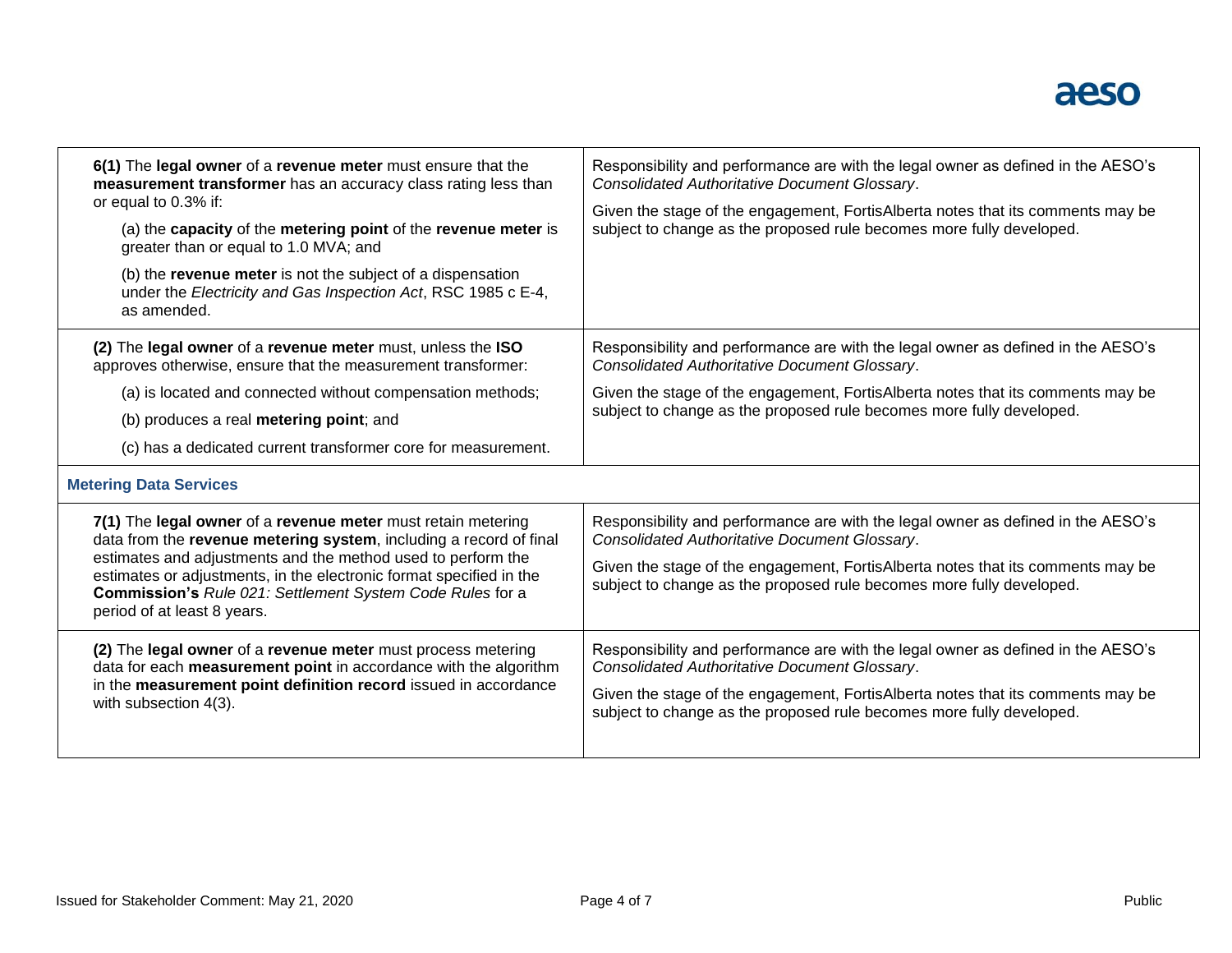| (3) The legal owner of a revenue meter must, within 30 days of                      | Responsibility and performance are with the legal owner as defined in the AESO's |
|-------------------------------------------------------------------------------------|----------------------------------------------------------------------------------|
| energizing the revenue meter for the first time, validate the                       | Consolidated Authoritative Document Glossary.                                    |
| metering equipment and the metering data using reasonable                           | Given the stage of the engagement, FortisAlberta notes that its comments may be  |
| methods and alternative data sources.                                               | subject to change as the proposed rule becomes more fully developed.             |
| <b>Revenue Meter Testing and Reporting</b>                                          |                                                                                  |
| 8(2) The legal owner of a revenue meter must provide the results                    | Responsibility and performance are with the legal owner as defined in the AESO's |
| of the in-situ test performed in subsection $8(1)$ to <b>ISO</b> if the test        | Consolidated Authoritative Document Glossary.                                    |
| resulted in an error measurement of +/- 3%.                                         | Given the stage of the engagement, FortisAlberta notes that its comments may be  |
|                                                                                     | subject to change as the proposed rule becomes more fully developed.             |
| (3) The legal owner of a revenue meter must, at the request of the                  | Responsibility and performance are with the legal owner as defined in the AESO's |
| <b>ISO:</b>                                                                         | Consolidated Authoritative Document Glossary.                                    |
| (a) undertake and complete in-situ tests for the metering                           | Given the stage of the engagement, FortisAlberta notes that its comments may be  |
| equipment within a mutually agreed time frame; and                                  | subject to change as the proposed rule becomes more fully developed.             |
| (b) report the results to the ISO within 30 days of receiving the<br>ISO's request. |                                                                                  |
| <b>Measurement Data Corrections</b>                                                 |                                                                                  |
| 9(1) The legal owner of a revenue meter must, if the legal owner                    | Responsibility and performance are with the legal owner as defined in the AESO's |
| discovers an error in <b>measurement data</b> that has been submitted               | Consolidated Authoritative Document Glossary.                                    |
| to the ISO for financial settlement, notify the ISO of the error as                 | Given the stage of the engagement, FortisAlberta notes that its comments may be  |
| soon as practicable in the form the ISO specifies.                                  | subject to change as the proposed rule becomes more fully developed.             |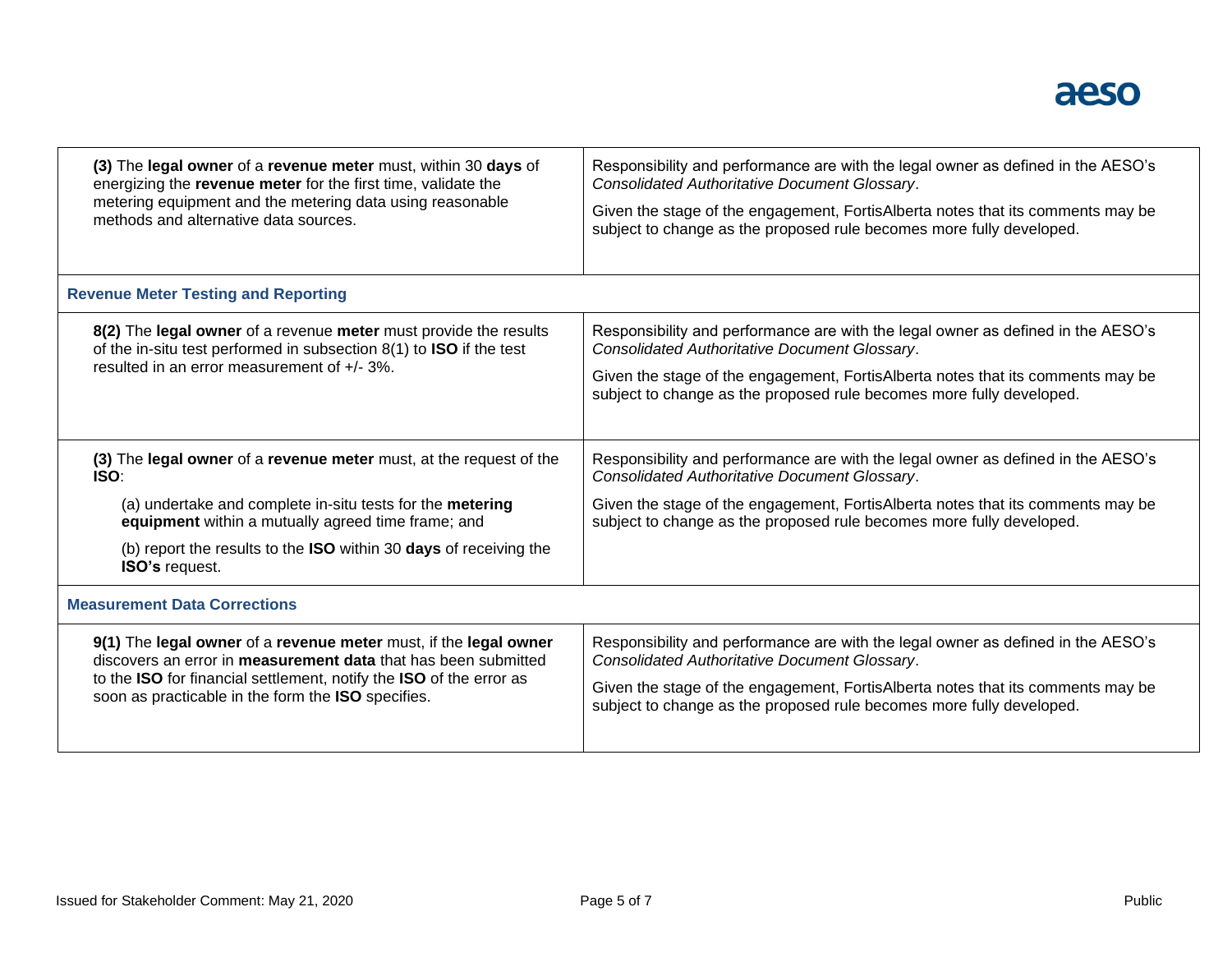| (2) The legal owner of a revenue meter must include the following                                    | Responsibility and performance are with the legal owner as defined in the AESO's |
|------------------------------------------------------------------------------------------------------|----------------------------------------------------------------------------------|
| information in the notice referred to in subsection 9(1):                                            | Consolidated Authoritative Document Glossary.                                    |
| (a) the reason for the error; and                                                                    | Given the stage of the engagement, FortisAlberta notes that its comments may be  |
| (b) the correct measurement data.                                                                    | subject to change as the proposed rule becomes more fully developed.             |
| (4) The legal owner of a revenue meter must submit the correct                                       | Responsibility and performance are with the legal owner as defined in the AESO's |
| measurement data to the ISO as soon as practicable if the ISO's                                      | Consolidated Authoritative Document Glossary.                                    |
| review in subsection 9(3) confirms that the previously submitted                                     | Given the stage of the engagement, FortisAlberta notes that its comments may be  |
| measurement data was erroneous.                                                                      | subject to change as the proposed rule becomes more fully developed.             |
| <b>Restoration</b>                                                                                   |                                                                                  |
| 10(1) The legal owner of a revenue meter must, upon becoming                                         | Responsibility and performance are with the legal owner as defined in the AESO's |
| aware of a failure of the revenue metering system that may result                                    | Consolidated Authoritative Document Glossary.                                    |
| in a restatement of measurement data that has been submitted to                                      | Given the stage of the engagement, FortisAlberta notes that its comments may be  |
| the ISO, notify the ISO in writing of the failure.                                                   | subject to change as the proposed rule becomes more fully developed.             |
| (2) The legal owner of a revenue meter must, within 30 days of                                       | Responsibility and performance are with the legal owner as defined in the AESO's |
| providing the notification under subsection 10(1):                                                   | <b>Consolidated Authoritative Document Glossary.</b>                             |
| (a) investigate and determine the nature and extent of the                                           | Given the stage of the engagement, FortisAlberta notes that its comments may be  |
| failure;                                                                                             | subject to change as the proposed rule becomes more fully developed.             |
| (b) provide the ISO with written notification detailing the nature<br>and extent of the failure; and |                                                                                  |
| (c) submit to the ISO a plan to restore the revenue metering<br>system.                              |                                                                                  |